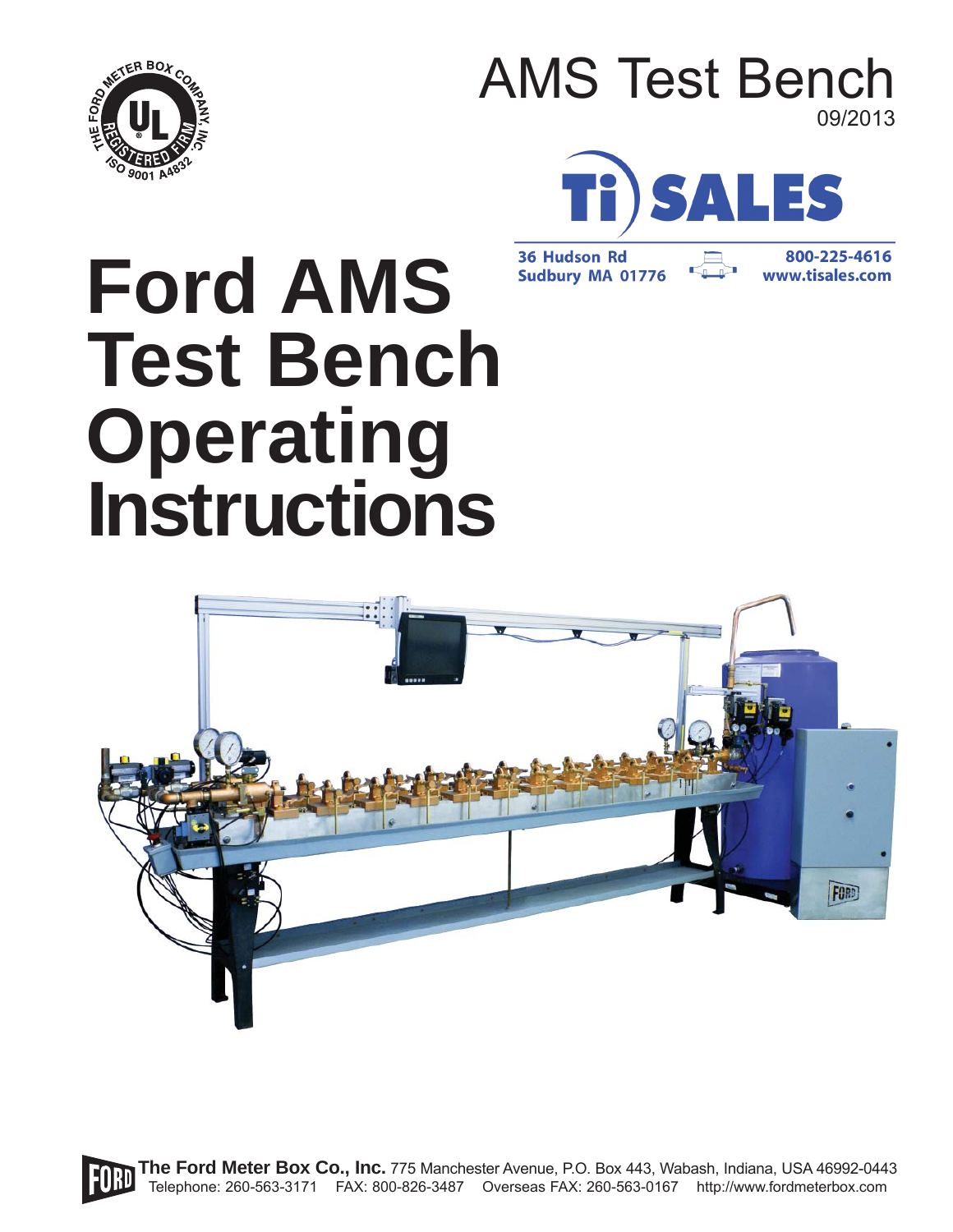| <b>CONTENTS</b> |                                                              | page |
|-----------------|--------------------------------------------------------------|------|
|                 |                                                              |      |
|                 |                                                              |      |
| 1.1             |                                                              |      |
| 1.2             |                                                              |      |
| 1.3             |                                                              |      |
|                 |                                                              |      |
| 2.1             |                                                              |      |
| 2.2             |                                                              |      |
| 2.3             |                                                              |      |
|                 |                                                              |      |
| 3.1             |                                                              |      |
| 3.2             |                                                              |      |
| 3.3             |                                                              |      |
| 3.4             |                                                              |      |
| 3.5             |                                                              |      |
| 3.6             |                                                              |      |
| 3.7             |                                                              |      |
| 3.8             |                                                              |      |
| 3.9             |                                                              |      |
| 3.10            |                                                              |      |
| 3.11            |                                                              |      |
| 3.12            |                                                              |      |
| 3.13            |                                                              |      |
| 3.14            |                                                              |      |
| 3.15            |                                                              |      |
| 3.16            |                                                              |      |
| 3.17            |                                                              |      |
| 3.18            |                                                              |      |
| 3.19            |                                                              |      |
| 3.20            |                                                              |      |
| 3.21            |                                                              |      |
|                 |                                                              |      |
| 4.1             | Follow Instructions for Running Pre-Programmed Meter Test 15 |      |
| 4.2             |                                                              |      |
| 4.3             |                                                              |      |
| 4.4             |                                                              |      |
|                 |                                                              |      |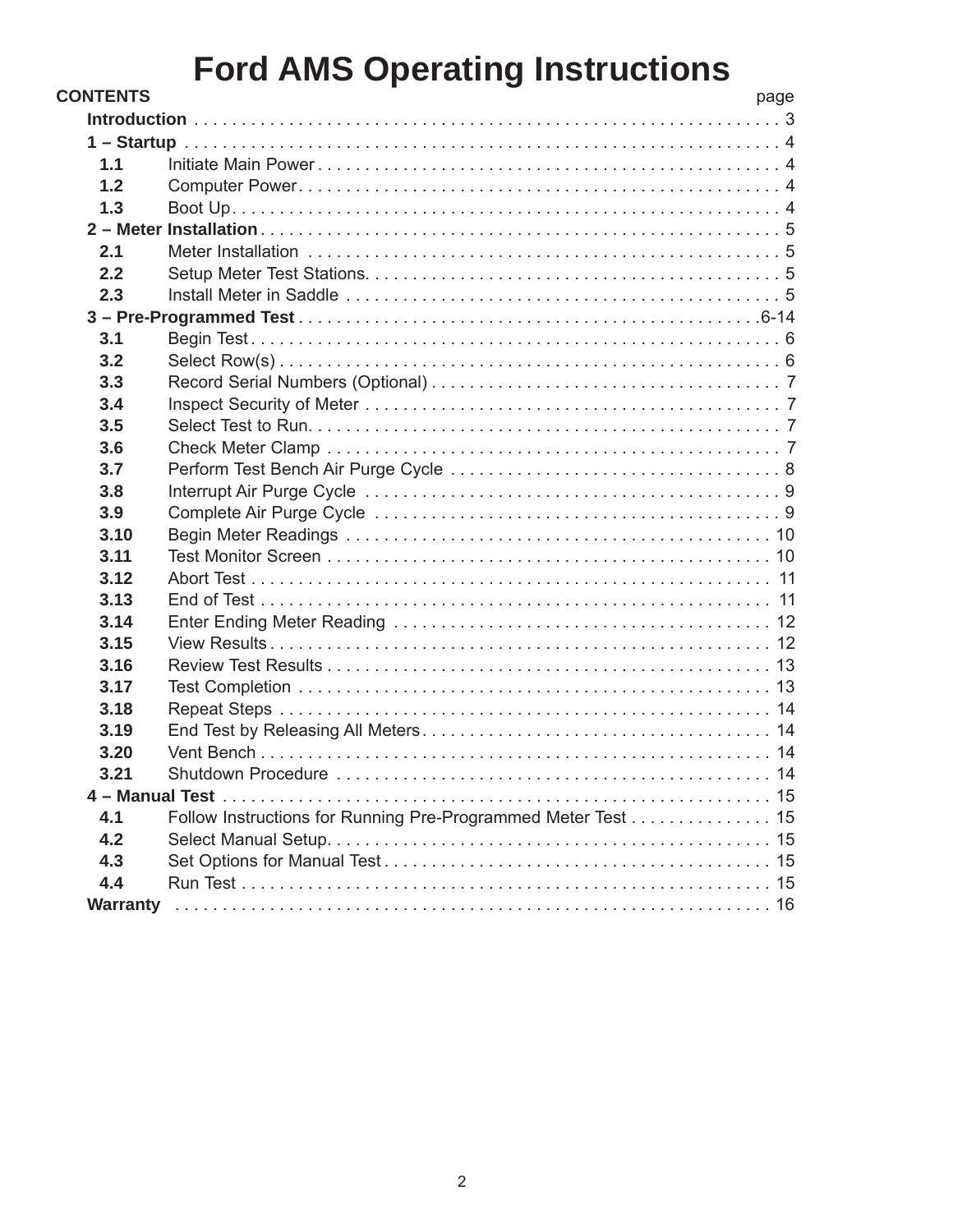

The Ford Meter Box Company would like to congratulate you on the purchase of the Ford Automated Measuring System. Being on the cutting edge of meter-testing technology is a priority for Ford. Another priority of Ford is to produce some of the best quality products on the market. With the AMS, you will have the best of both worlds. Some of the benefits of the AMS include:

- Accurate test results
- Waterproof touch-screen PC provides easy interface and step-by-step instructions
- Run pre-programmed or customized tests
- Test high, medium and low flows
- Single or double row test bench available
- Ability to easily interface meter test data with your computer network
- Perform tests without constant supervision
- Security device provides a secure internet connection with Ford Meter Box
- Optional remote operation (not supplied by Ford)

The AMS combines the trusted method of weighing metered water with computer automation to ensure accurate measurements. Weighing metered water eliminates possible problems that can occur with the use of optical, mechanical or volume measuring devices. The AMS computer compensates for the weight of the tank as well as water temperature. Calculating these factors ensures that the Ford AMS test bench is the most accurate water meter test system on the market today.

This guide is designed to provide an understanding of the AMS test bench operation.

Ford meter testing equipment is hand-built and calibrated in the U.S.A. It is important to adhere to the following instructions to ensure an accurate and long life for the AMS. After reading the instructions, please direct all questions to The Ford Meter Box Company or an authorized Ford distributor.

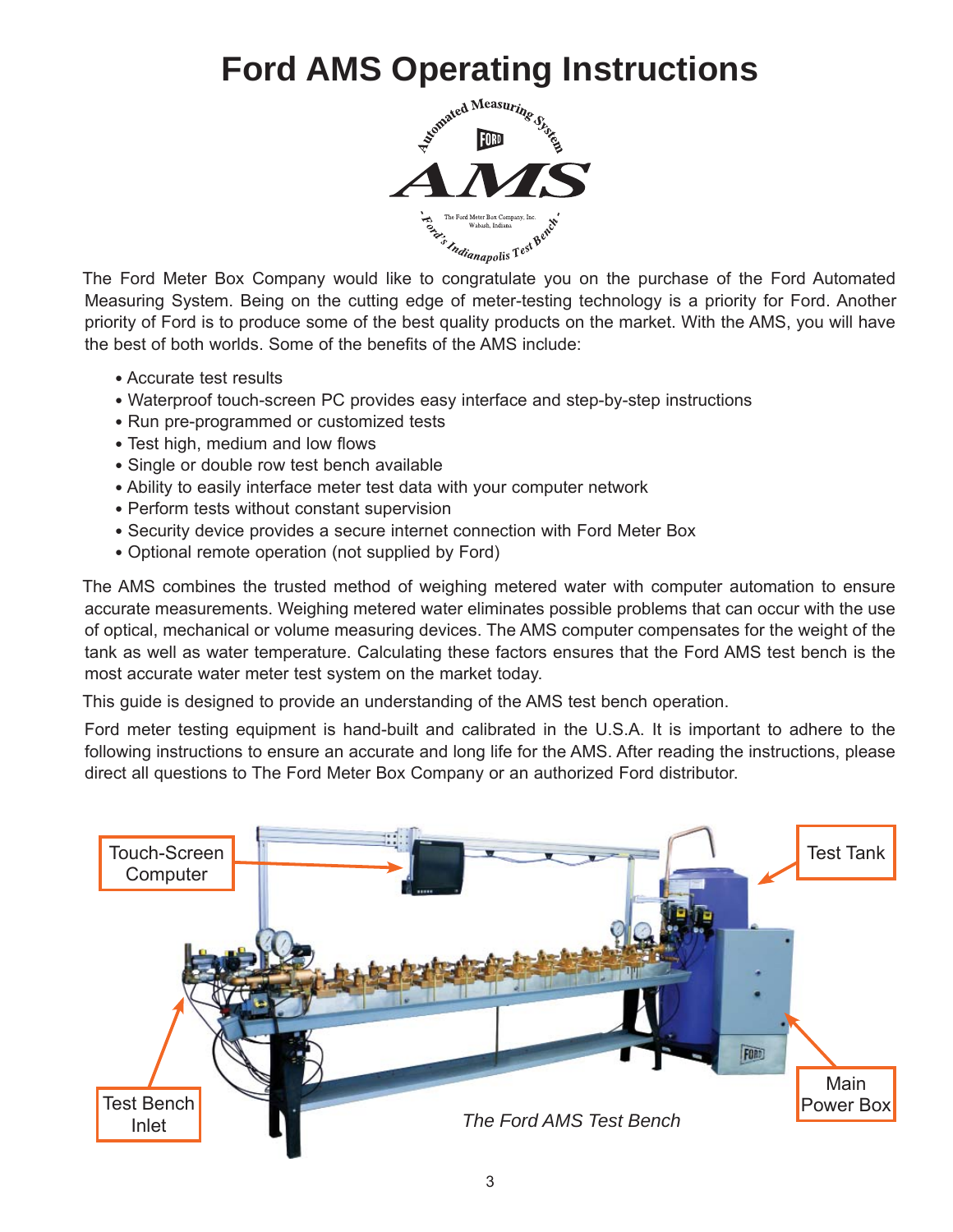

*Front of main power box*

### **1 – Startup**

#### **1.1 Initiate Main Power**

 Turn main power switch clockwise to enable startup. The blue power indicator light will illuminate when the main power is on. A red status light will also illuminate during the daily startup.



#### *Main computer - power button*

#### **1.2 Computer Power**

 Select the power button on the bottom left corner of the AMS computer. A green power indicator light will illuminate to indicate the computer is on.



*While loading*

#### **1.3 Boot Up**

The computer will first load the OPC Server and the OPC Data Logger screen. This process may take several minutes for the memory tags to link. After the OPC menu is displayed, minimize window. The main AMS home screen will be displayed when the bench is ready for meter testing.

| File Holp<br>SHE 28 - 0 - 00 |                    |              |                   |
|------------------------------|--------------------|--------------|-------------------|
| ANSILSERIAL106<br>٠          | <b>I My's</b>      | <b>Maker</b> | <b>Quality A</b>  |
| ANSILSERIAL107<br>o          | ANSILACTUALS       | <b>O</b>     | fired             |
| ANSILSERIAL108<br>a          | ANSUACTUAL2        | o            | <b>Genet</b>      |
| ANSILSERIAL109<br>G.         | ANSILACTUAL3       | o            | <b>Giovel</b>     |
| ANSILSERIAL110<br>G.         | ANSILEE GINT1015   |              | <b>Girod</b>      |
| ANSILSERIAL111<br>o          | ANSI BEBINT1029    |              | <b>Genel</b>      |
| ANSILSERIAL112<br>a          | ANSILEE BRITTOPS   |              | <b>Greet</b>      |
| ANSILSERIAL201<br>o.         | ANSI REGRITTORS    |              | <b>fi</b> pinel   |
| ANSILSERIAL202<br>a          | ANSILEEEM11099     |              | <b>Girod</b>      |
| AMSILSERIAL203<br>o          | ANSILEE BRITTORS   |              | <b>firmed</b>     |
| ANSILSERIAL204<br>a          | ANSILEE BRITTOPS   |              | <b>Grand</b>      |
| ANSILSERIAL205<br>o.         | AN SILEE BRITTOPS  |              | <b>Gined</b>      |
| ANSILSERIAL206<br>a          | ANSILEEEM11099     |              | <b>Girod</b>      |
| AMSH SERIAL 207<br>o         | ANSILEEEM11109     |              | <b>firmed</b>     |
| ANSILERIAL208<br>a           | ANSII BEGINI1115   |              | <b>Grand</b>      |
| ANSILSERIAL209<br>a          | ANSILEE EINT1129   |              | <b>fi</b> ind     |
| ANSILSERIAL210<br>o          | ANSILEEE P/12019   |              | <b>Girod</b>      |
| AMSH SERIAL 211<br>o         | AN SILEE BINT 2029 |              | <b>Genel</b>      |
| ANSILSERIAL212<br>a          | ANSILEE BRIT2039   |              | <b>Genet</b>      |
| ANSILTANCTENPT<br>o.         | AN SILBER BUT 2049 |              | <b>fired</b>      |
| ANSILTANCTEMP2<br>٠          | AN SILBE BIN12099  |              | <b>Girad</b>      |
| ANSILTANETEMP3<br>o          | AN SILEE BINT 2085 |              | <b>Genel</b>      |
| ANSILTIMEUNITS<br>o          | ANSILEE BRIT2075   |              | <b>Genel</b>      |
| ANSILVOLUMET<br>o.           | AN SILBER BLY 2085 |              | <b>fired</b>      |
| ANSILVALIME?<br>o.           | AN SILBE BIN12099  |              | <b>Girad</b>      |
| ANSILVOLUME3<br>o.           | ANSI REBRIT20S     |              | <b>firmed</b>     |
| <b>G- ANSILVOLUMEURITS</b>   | ANSILEE BRIT211S   |              | <b>Genet</b><br>٠ |
| <b>F</b> Fleccad             | ı٠                 |              |                   |



4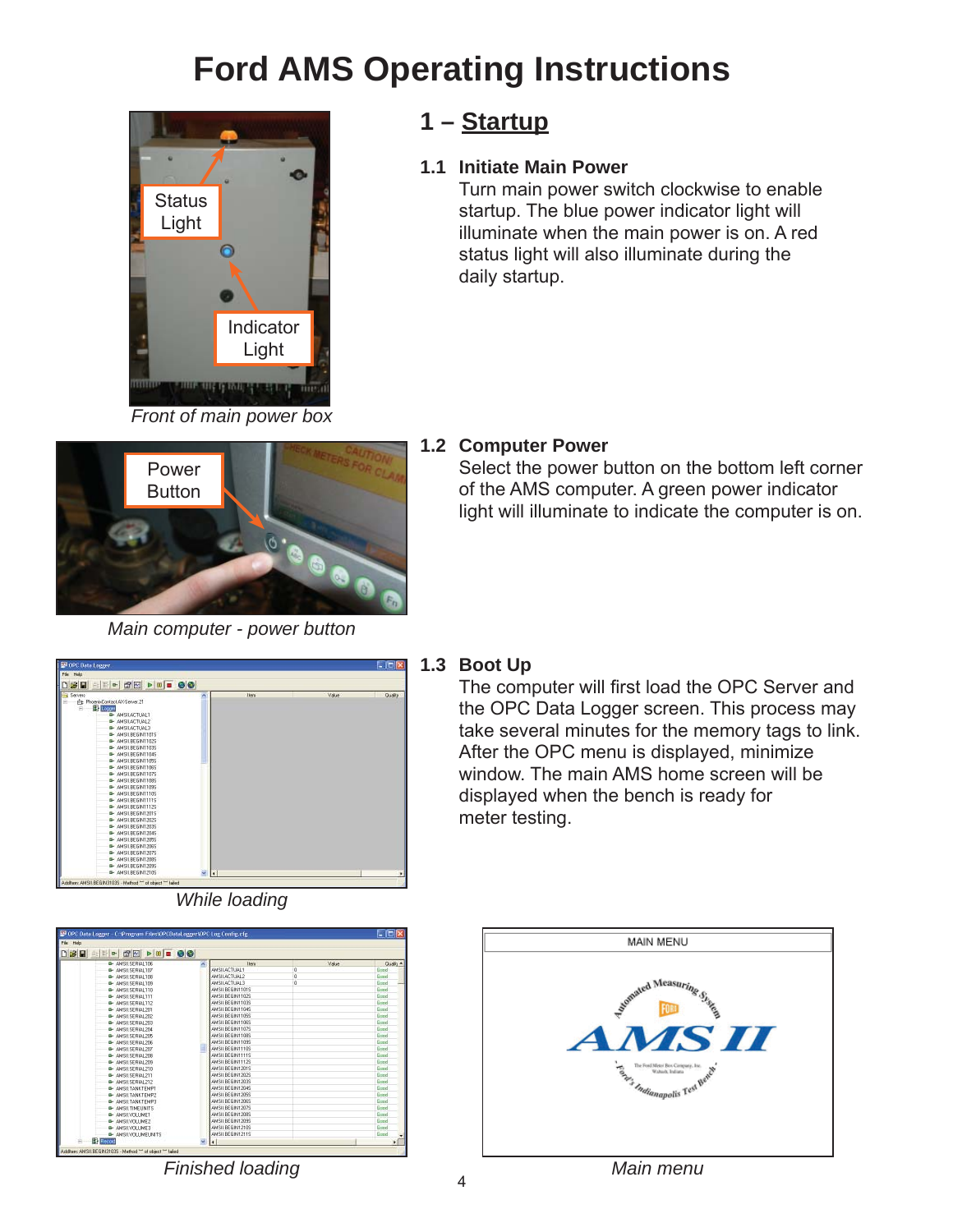

*Install meter adapters and gaskets*

### **2 – Meter Installation**

#### **2.1 Meter Installation**

The following is a brief overview on how to install a water meter in the Ford Test Bench. For detailed instructions, see the Ford Water Meter Test Manual available for download from our website.

#### **2.2 Setup Meter Test Stations**

Insert adapters and gaskets for the size of meter to be tested in each station. Note: All meters must be the same size during a test sequence.



#### **2.3 Install Meter in Saddle**

Install meters in each station ensuring proper flow direction with the bench. If bench is not equipped with automatic clamping mechanisms, manually clamp meters at time of installation. When testing fewer meters than the full capacity of the bench, insert test spools in the remaining stations.

*Install water meter (automatically)*





*Install water meter (manually) Insert test spools in empty stations*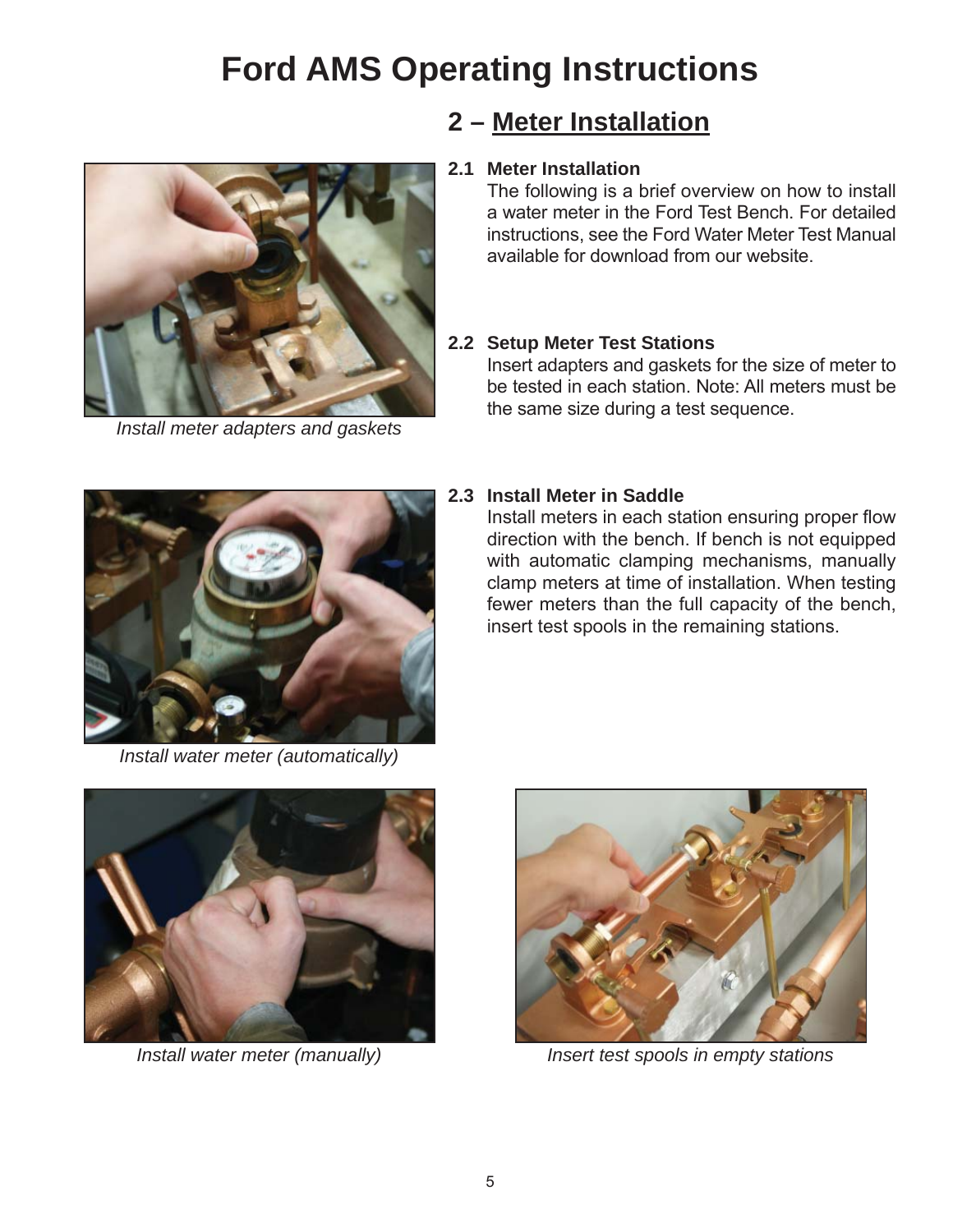

*Tap anywhere on the logo to start*



*Select row(s) to be tested*



*Select row(s) to be tested*

## **3 – Pre-Programmed Test**

#### **3.1 Begin Test**

 Touch the Ford logo on-screen to begin the test process.

#### **3.2 Select Row(s)**

 Select "ON" for each row(s) you wish to be tested. The selected rows (Indianapolis bench only) will automatically clamp the meters in place. The warning buzzer will sound, informing the user to keep hands clear. Additionally, the light on the electrical enclosure will turn yellow indicating caution.

 Note: Row 1 is front row while Row 2 refers to the back row.



*Yellow caution light*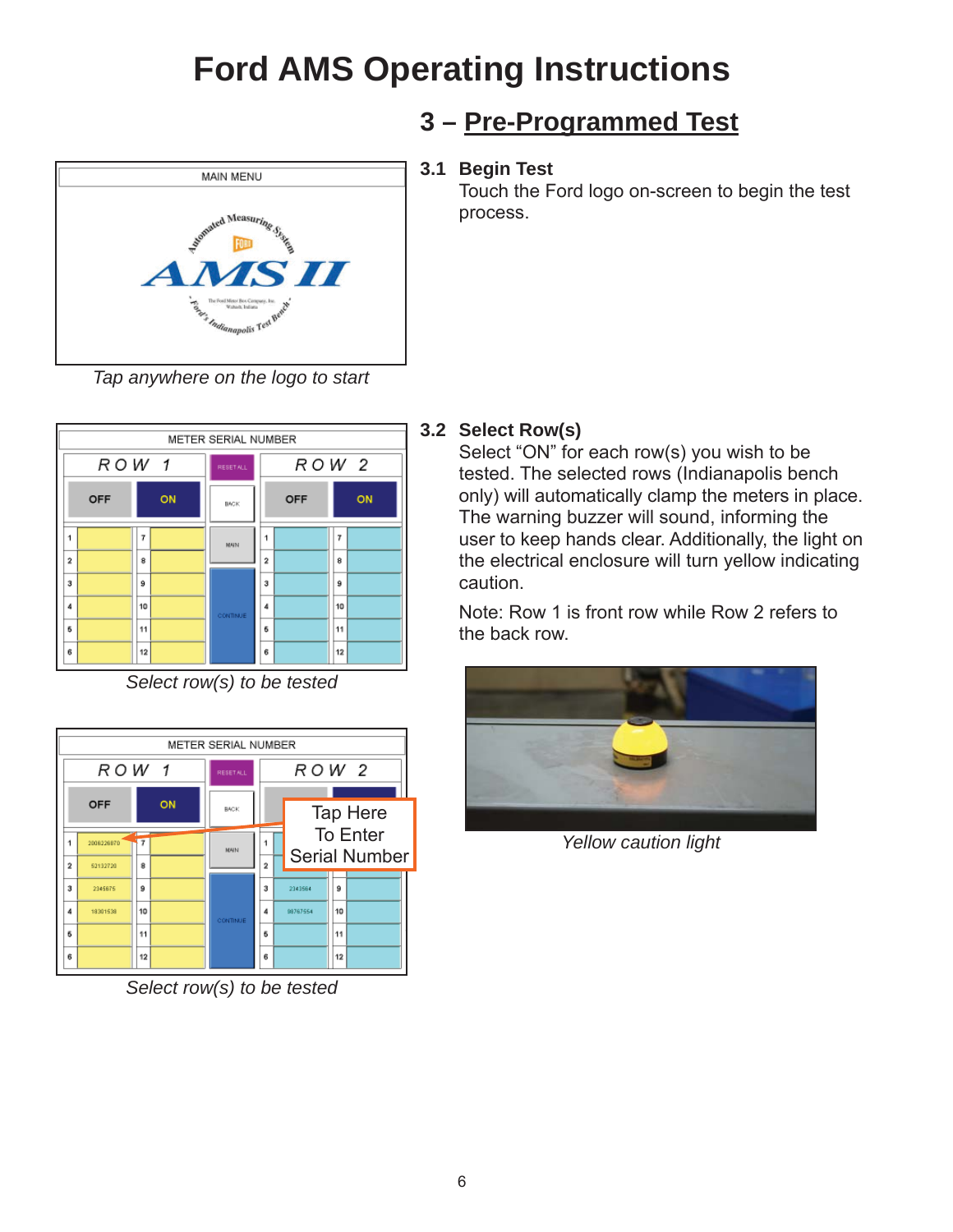

*Read bar code on meters*



## **3 – Pre-Programmed Test (continued)**

#### **3.3 Record Serial Numbers (Optional)**

 Serial numbers are not required for testing; however, final meter accuracies will display on the Pass/Fail feature if serial numbers are entered.

 Manual entry of the meter I.D. number is performed by pressing the station number of the meter location. An on-screen keypad can be used by selecting the "ABC" button located on the front panel of the computer.

 The included bar code reader can also be used for recording the meter I.D. Select the station number of the meter location and scan the bar code of the meter.

 Note: Any combination of keypad or bar code meter I.D. entry can be performed.

 After entering desired serial numbers, press "CONTINUE" to move to the next step.

#### **3.4 Inspect Security of Meters**

 Double check to ensure all meters and test spools are securely clamped in place. Close all bleeder valves and the blow-off valve

#### **3.5 Select Test to Run**

 Although the AMS easily allows for custom tests, the standard AWWA and ISO tests are pre-programmed for ease of use. To run standard AWWA & ISO tests, select the combination of meter size and units of measurement that best suits the needs of the test.

 The AMS has an Auto-Logger feature that automatically saves meter test data to a designated folder on the hard drive. The Auto- Logger may be activated or disabled by selecting the on-screen "Auto-Logger" button.

#### **3.6 Check Meter Clamp**

 Ensure that all meters are securely clamped in place. For non-automated clamping benches, be sure to clamp all meters in place according to the manufacturer's directions.



*Select pre-programmed AWWA or ISO test*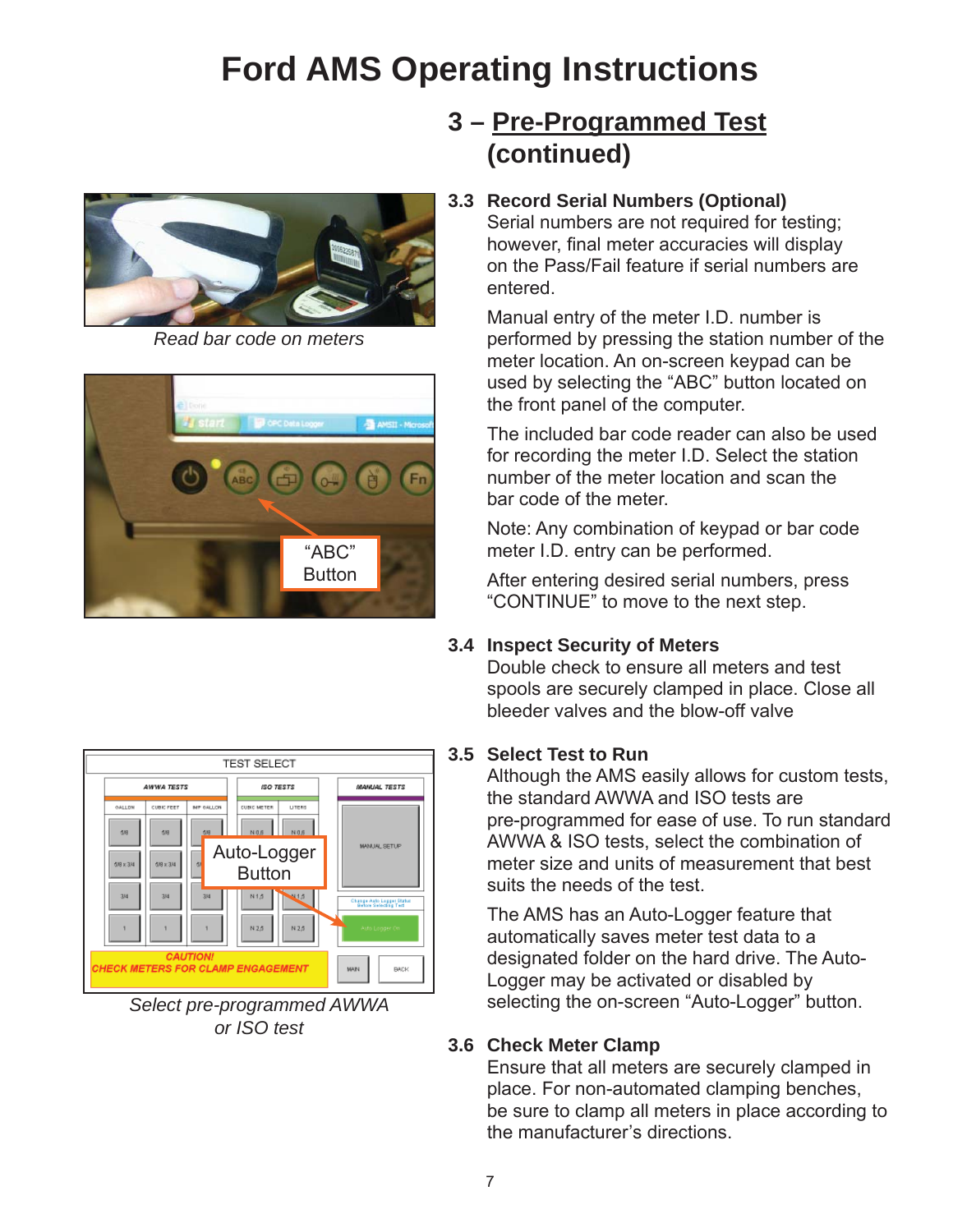

## **3.7 Perform Test Bench Air Purge Cycle**

- 1. Once meters are securely clamped in place, select "YES" to begin the air purge cycle. If meters are insecurely clamped, select "NO" and be returned to the "Meter Serial Numbers" screen.
- 2. Air purge cycle will complete in approx. 90
- 3. Press "CONTINUE" when the button appears

8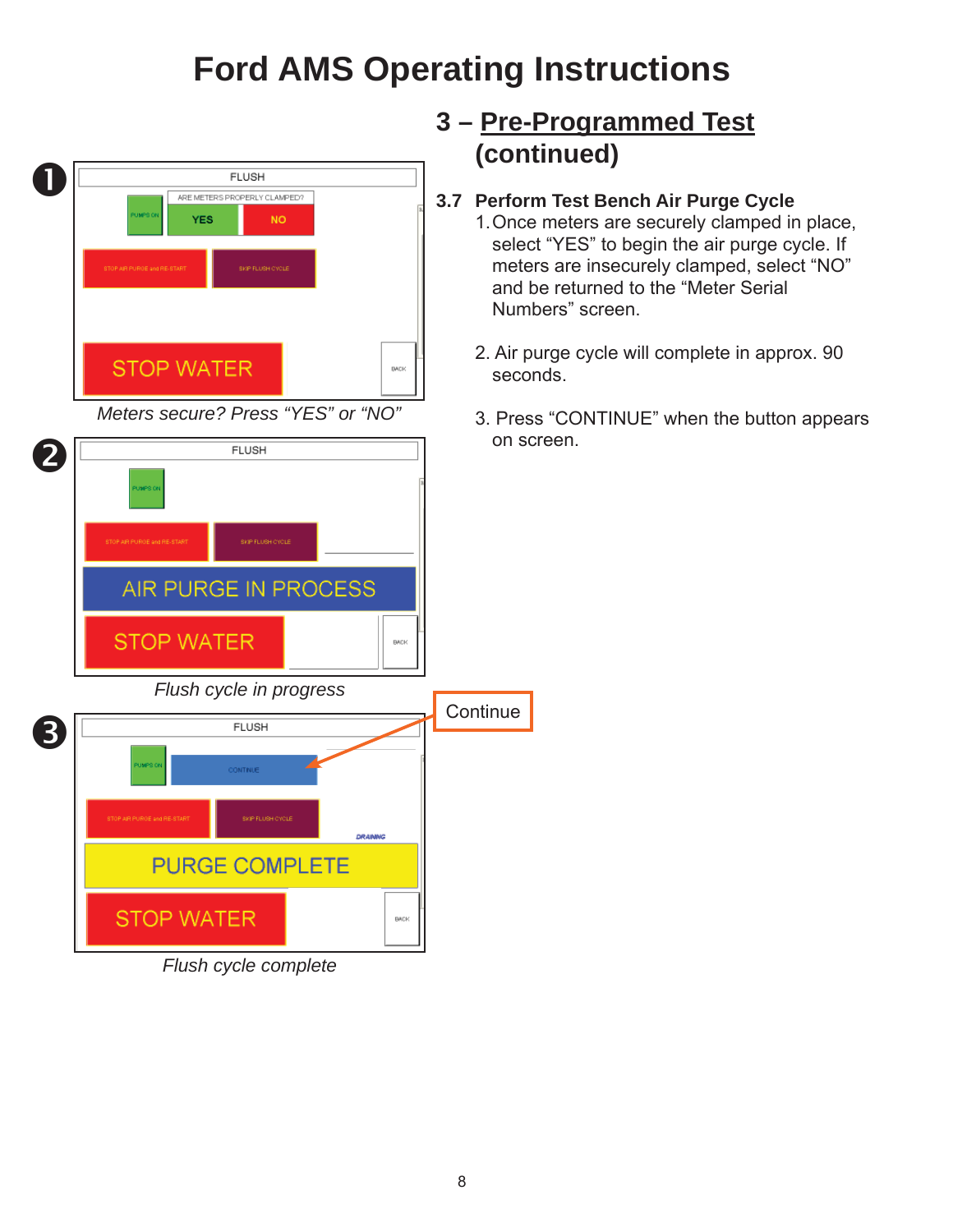

**FLUSH** 

AIR PURGE IN PROCESS

**START WATER** 

## **3 – Pre-Programmed Test (continued)**

#### **3.8 Interrupt Air Purge Cycle**

 The air purge cycle may be stopped for any reason by selecting the "STOP WATER" button and restarted by pressing the green button labeled "START WATER."

 If the meter clamp requires releasing for meter change or other reasons, select the "STOP PURGE AND RESTART" on-screen button. The water will stop flowing and an information screen will appear until the timer has completed its cycle, the main screen will appear after the cycle completes allowing release of the meters.

#### **3.9 Complete Air Purge Cycle**

 After air purge cycle completes, the AMS is ready to begin testing meters. Press "CONTINUE" to proceed to next step.



**BACK** 

*Press "CONTINUE" to complete fl ush*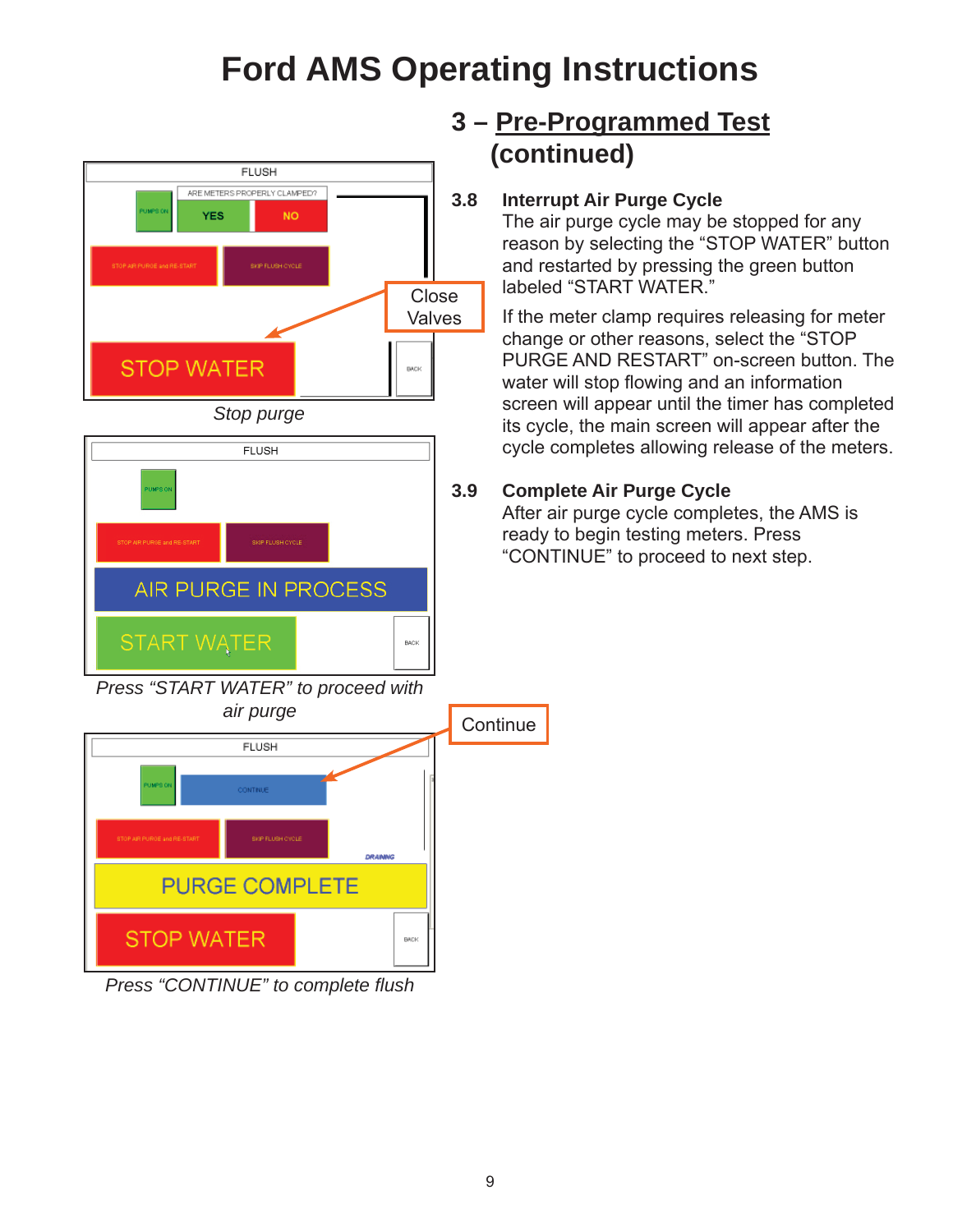

*Using touch screen keypad to enter meter readings*







*Test progress*

## **3 – Pre-Programmed Test (continued)**

#### **3.10 Begin Meter Readings**

 Enter meter readings by selecting the station number of the meter location. (Enter by selecting the on-screen keypad button ("ABC") located at the bottom left of the computer.)

Press "CONTINUE" when complete.

#### **3.11 Test Monitor Screen**

 The Test Monitor screen appears when a test is running. When the test completes the indicator light on top of the electrical enclosure will illuminate blue indicating that attention is required. A blue "CONTINUE TO READ METERS" button will also display on the screen.

 Press the on screen "CONTINUE TO READ METERS" button when test has completed.



#### *Flow rate monitor*



*Current test*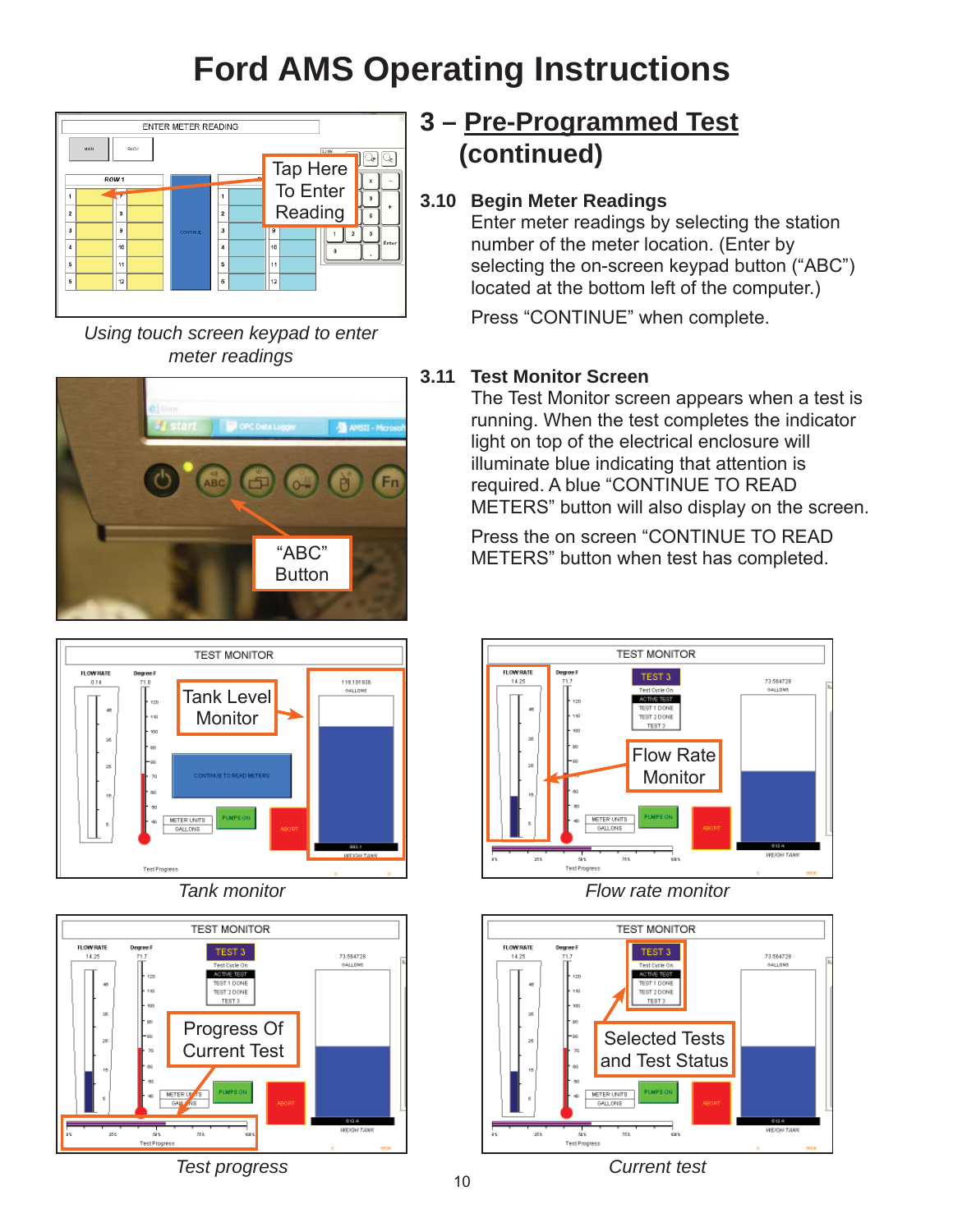

*Abort button*



*Emergency stop*



*Blue end of test light*

## **3 – Pre-Programmed Test (continued)**

#### **3.12 Abort Test**

 There are two different ways to stop a test: -On-screen "ABORT" button -Red mushroom button on the inlet of the bench

 If a test needs stopped, select either of the two options listed above.

 Note: Not for normal operations. This is used to stop all tests quickly or to release the meter. All current test data and test setup information will be lost.

 Since the abort process is interrupting the internal program flow, a complete shut down of the AMS controller is needed to reset all of the internal bits in the logic controller.

#### **3.13 End of Test**

 At the end of each test, the status light will turn blue (indicating attention is needed). Press continue to move on to the next step.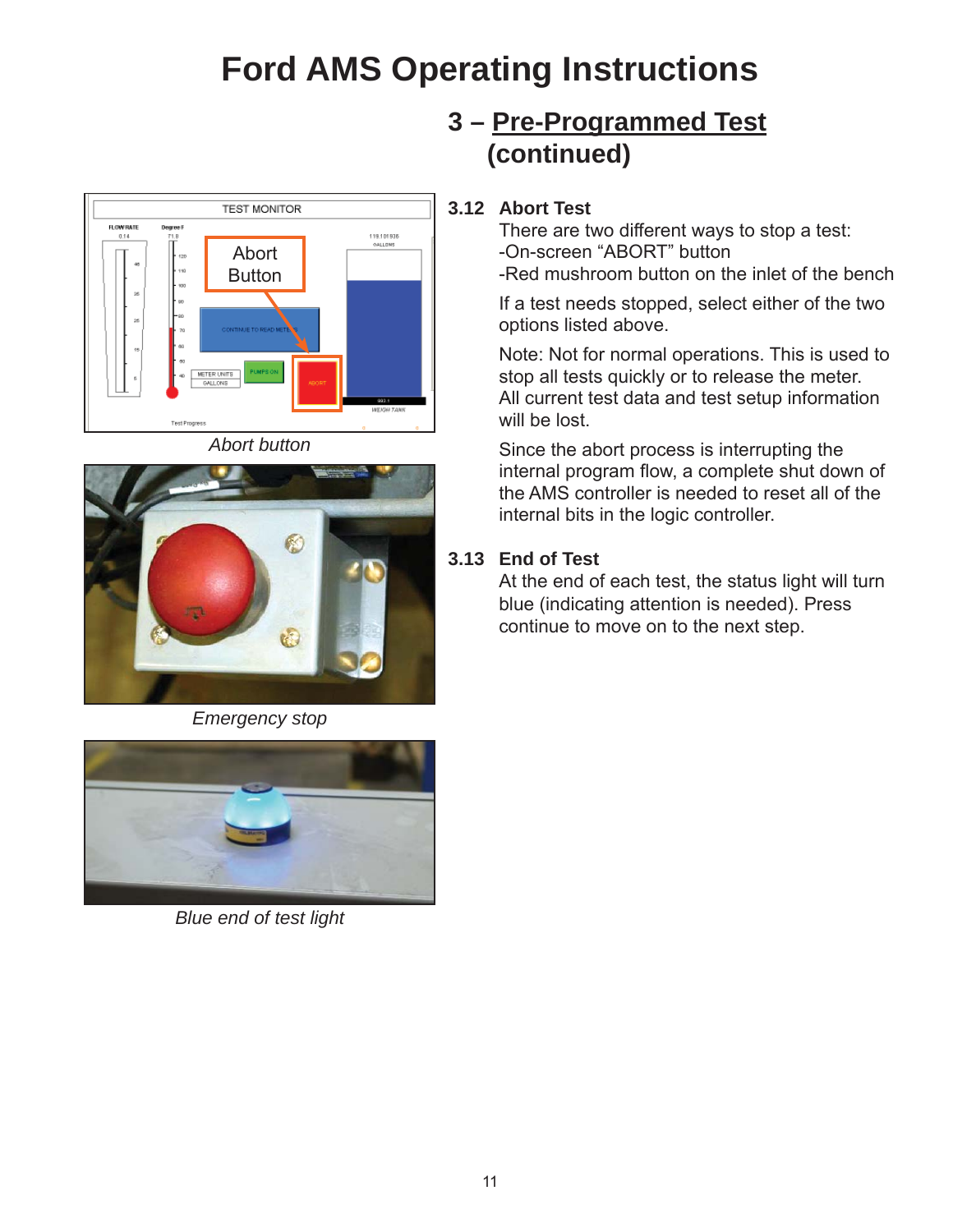

*Enter meter reading*



## **3 – Pre-Programmed Test (continued)**

#### **3.14 Enter Ending Meter Reading**

 Enter ending meter readings by selecting the station number of the meter location. (Enter by selecting the on-screen keypad button located at the bottom left of the computer.)

 Press "CONTINUE" to advance to the next test or "TEST RESULTS" to observe the results of the completed tests.

#### **3.15 View Results**

 Test results may be viewed after the ending meter readings have been entered for each individual test by selecting the on-screen "TEST RESULTS" button. Note: After the last test selected to run (1 to 3 sequential tests) the "TEST RESULTS" button and "CONTINUE" Button form the same function advancing to the Results page.

 Forced data collection can be accomplished by pressing the on screen "STORE DATA" button.



*Test results*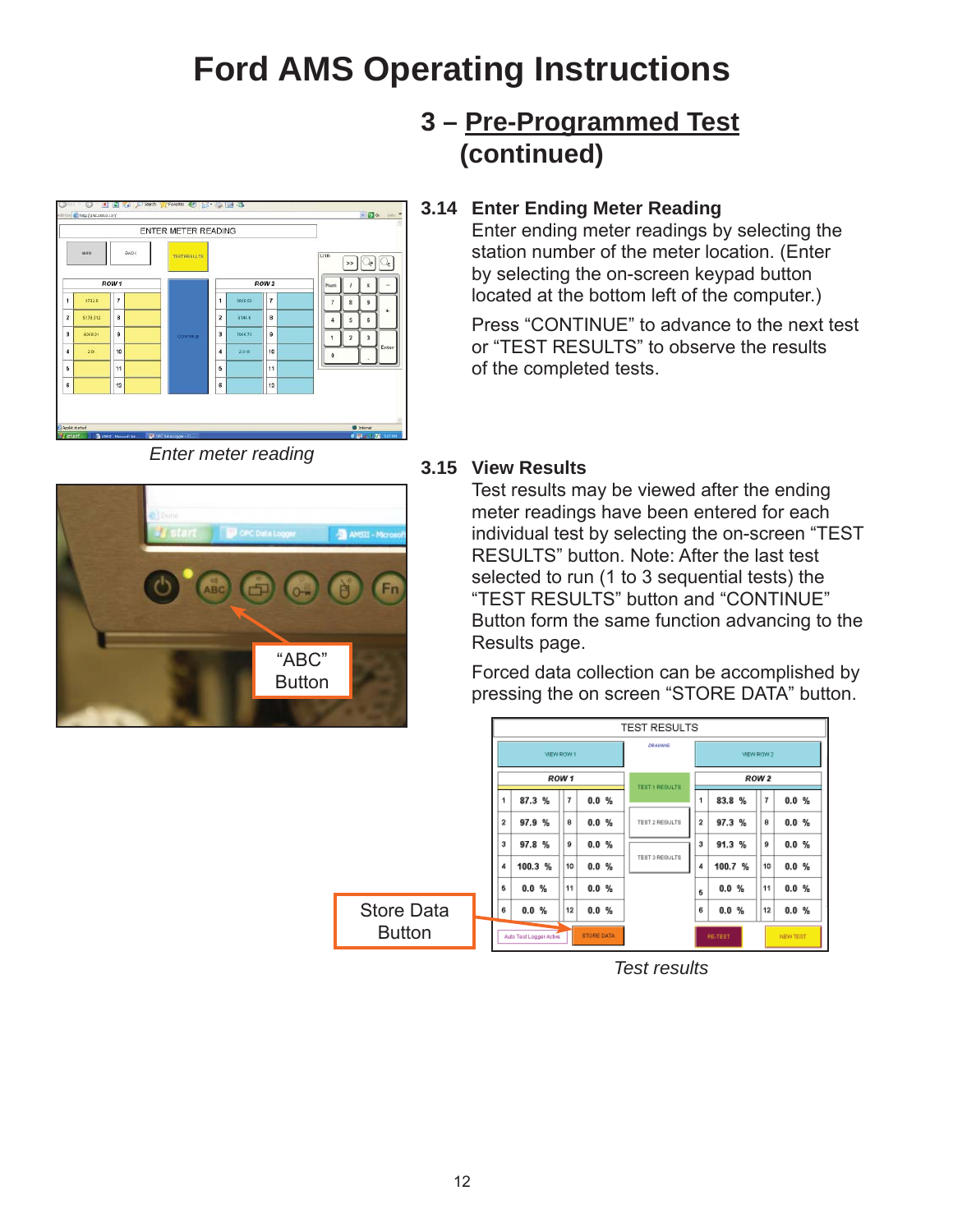

*Test results*

|                                                                                                                                                 |            |                                               |         |               | ROW <sub>2</sub>                                                      |          |                    |                                                                        |         |       |
|-------------------------------------------------------------------------------------------------------------------------------------------------|------------|-----------------------------------------------|---------|---------------|-----------------------------------------------------------------------|----------|--------------------|------------------------------------------------------------------------|---------|-------|
|                                                                                                                                                 | LD, Number |                                               | Test 1  |               |                                                                       | Test 2   |                    |                                                                        | Test 3  |       |
|                                                                                                                                                 |            | Temperature Deg. FB7.9                        |         |               | Temperature Deg. FB9:9<br>10.04719 OALLONS<br>GALLONS MINUTE<br>2.000 |          |                    | Temperature Deg. F71.9<br>100.73402 0ALLONS<br>GALLONS MINUTE<br>15.00 |         |       |
|                                                                                                                                                 |            | 2.00410 GALLONS<br>GALLONS<br>MINUTE<br>0.250 |         |               |                                                                       |          |                    |                                                                        |         |       |
|                                                                                                                                                 |            |                                               |         |               |                                                                       |          |                    |                                                                        |         |       |
|                                                                                                                                                 |            | Begin                                         | End     | $\frac{1}{2}$ | Begin                                                                 | End      | $\frac{a_{1}}{2a}$ | Begin                                                                  | End     | 弘     |
|                                                                                                                                                 | 2006226978 | 6804.85                                       | 6806.63 | 83.8          | 5896.63                                                               | 6006.48  | 99.0               | 6006.48                                                                | 6007.32 | 100.1 |
|                                                                                                                                                 | 19090956   | 6142.65                                       | 6144.6  | 97.3          | 6144.6                                                                | 015-1.81 | \$12.9 15          | 6154.01                                                                | 6255.02 | 99.5  |
| $\frac{1}{2}$ $\frac{2}{3}$ $\frac{3}{4}$ $\frac{4}{5}$ $\frac{5}{6}$ $\frac{6}{7}$ $\frac{7}{10}$ $\frac{6}{10}$ $\frac{7}{10}$ $\frac{1}{10}$ | 2343564    | 7953.99                                       | 7955.72 | 91.3          | 7955.72                                                               | 7065.0   | 101.3              | 7065.9                                                                 | 0066.56 | 99.9  |
|                                                                                                                                                 | 00767554   | 0.00                                          | 2.010   | 100.7         | 2.010                                                                 | 12.27    | <b>ATES</b>        | 12.27                                                                  | 112.91  | 99.3  |
|                                                                                                                                                 |            |                                               |         | 0.0           |                                                                       |          | 0.0                |                                                                        |         | 0.0   |
|                                                                                                                                                 |            |                                               |         | 0.0           |                                                                       |          | 0.0                |                                                                        |         | 0.0   |
|                                                                                                                                                 |            |                                               |         | 0.0           |                                                                       |          | 0.0                |                                                                        |         | 0.0   |
|                                                                                                                                                 |            |                                               |         | 0.O           |                                                                       |          | 0.0                |                                                                        |         | 0.0   |
|                                                                                                                                                 |            |                                               |         | 0.0           |                                                                       |          | 0.0                |                                                                        |         | 0.0   |
|                                                                                                                                                 |            |                                               |         | 0.0           |                                                                       |          | 0.0                |                                                                        |         | 0.0   |
|                                                                                                                                                 |            |                                               |         | 0.0           |                                                                       |          | 0.0                |                                                                        |         | 0.0   |
|                                                                                                                                                 |            |                                               |         | 0.0           |                                                                       |          | 0.0                |                                                                        |         | 0.0   |

*Test results table*



## **3 – Pre-Programmed Test (continued)**

#### **3.16 Review Test Results**

 The Test Results screen allows viewing results of each individual test by pressing the on-screen button ("TEST 1 RESULTS", etc.) for the test to view. Selecting one of the choices will display the results for that test in the sequence. "TEST 1 RESULTS" is the default test that appears when the screen is first opened.

 View all test results for a row by pressing the on-screen "VIEW ROW 1" or "VIEW ROW 2" buttons. The "VIEW ROW" buttons will display a table with the test data displayed for the row selected. Pressing the on-screen table will return you to the Results page. Meters outside the min/max limits entered in the setup will display slow meters with a yellow background and fast meters with a red background. The pass/fail background is not active if meter I.D. (serial numbers) numbers were not entered, however the test results are displayed with a plain white background even if outside the limits.

 Each time a meter fails the Pass/Fail test, the color will display vellow (slow) or red (fast). When the meter passes the test, the color will remain white.

#### **3.17 Test Completion**

 After each test, select "CONTINUE" to move to next test. After the queue is exhausted, the screen will give the option of a "RE-TEST" or a "NEW TEST."

If finished with the test, select the "NEW TEST" button to return to the main screen. If not satisfied with a test result, the "RE-TEST" button can be used to test the meters again.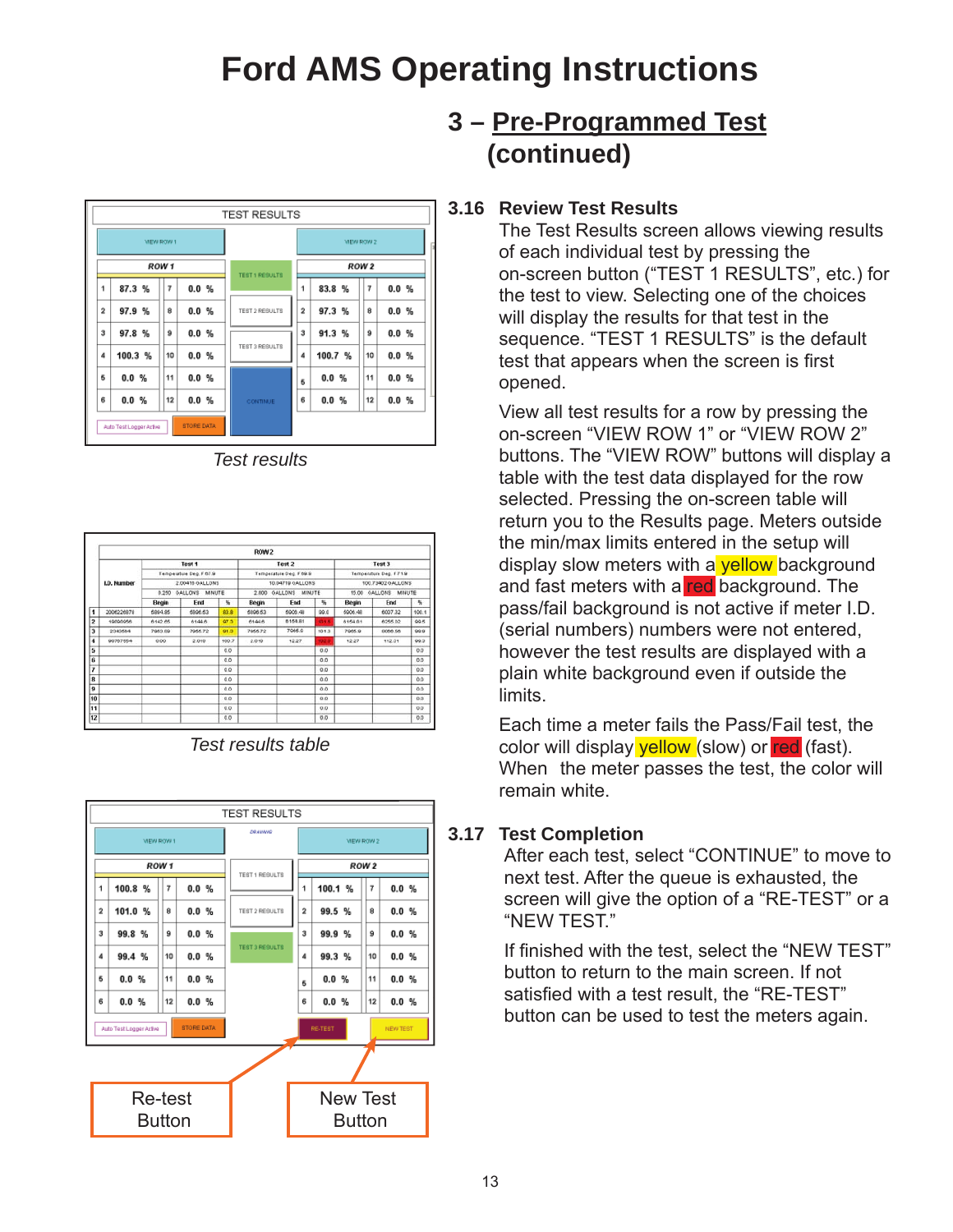## **3 – Pre-Programmed Test (continued)**

#### **3.18 Repeat Steps**

 The AMS will automatically advance to the next test in the queue (max. 3 tests), move the ending reading from the test just completed to the beginning reading of the next test, tare the scale, adjust the flow rate and reset the valves. After the last test in the queue is completed the controller will advance to the results screen when the "CONTINUE TO READ METERS" button is pressed.



**3.19 End Test by Releasing All Meters**

 Select "RELEASE ALL METERS" at the end of test. For the Indianapolis Bench the meters will automatically release.

#### **3.20 Vent Bench**

 For non-automated clamping systems select the on-screen "RELEASE ALL METERS" button to vent any residual pressure in the system before releasing meters.

*Release all meters*



*Main computer - power button*



*Main power switch*

#### **3.21 Shutdown Procedure**

When finished testing for the day, close the AMS window on-screen. After all programs are closed, press the power button at the lower left of the screen.

 Once the computer is turned off, proceed to turn switch counter-clockwise on the electrical enclosure to shut off power to the AMS.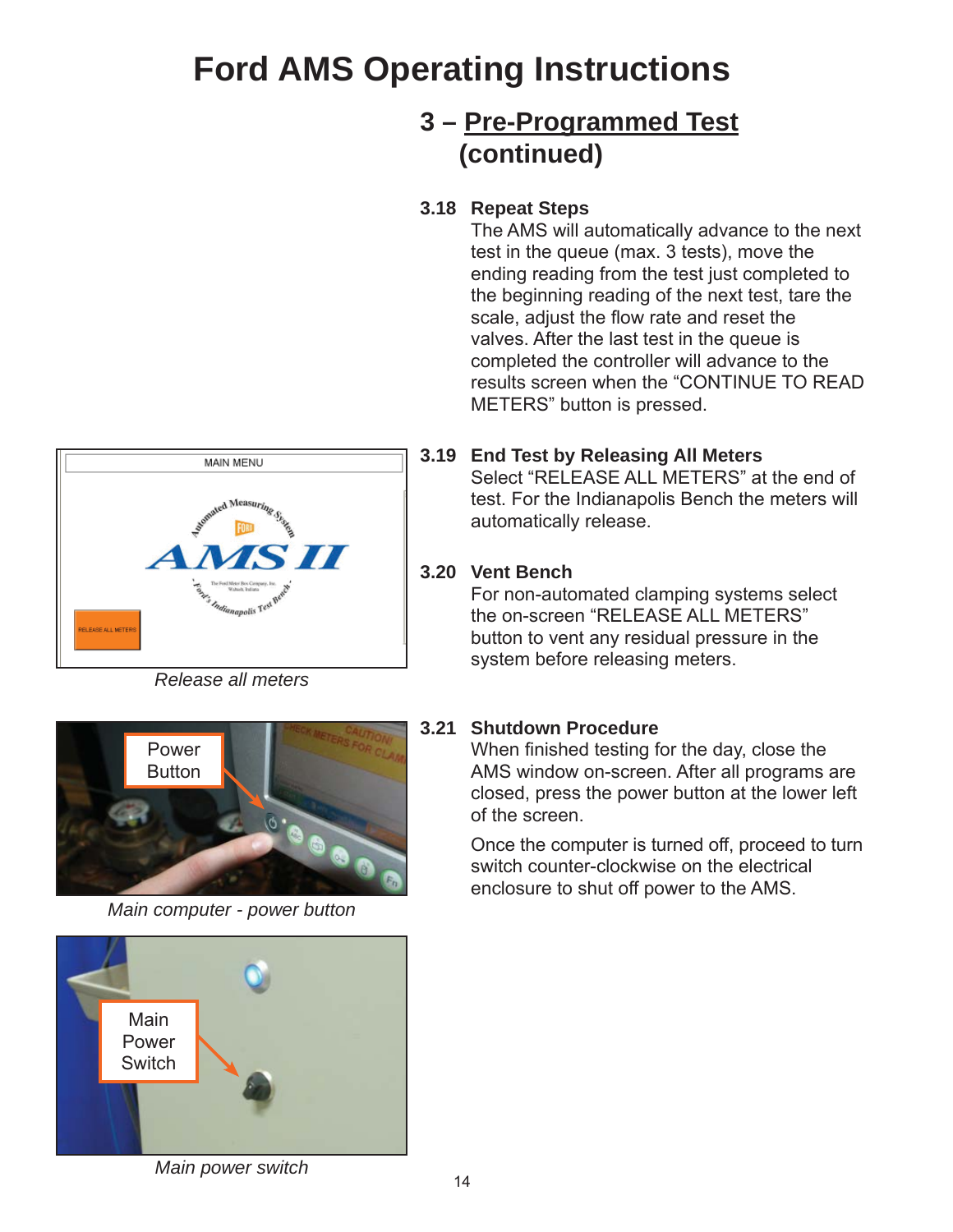## **4 – Manual Test**

#### **4.1 Follow Instructions for Running Pre-Programmed Meter Test**

 Follow the instructions for running a pre programmed meter test up to the Test Select Screen.

#### **4.2 Select Manual Setup**

 Select "MANUAL SETUP" on the Test Select screen.



*Test select*

| MANUAL TEST SETUP               |                                                             |                                |                                         |                                                             |                                |                                         |  |  |
|---------------------------------|-------------------------------------------------------------|--------------------------------|-----------------------------------------|-------------------------------------------------------------|--------------------------------|-----------------------------------------|--|--|
|                                 | TEST AMOUNT                                                 | VOLUME UNITS                   | <b>FLOW RATE</b>                        | <b>FLOW UNITS</b>                                           | TIME                           |                                         |  |  |
| EST <sub>1</sub>                | 2,000000                                                    | GALLONS                        | 0.250000                                | GALLONS                                                     | MINUTE                         | MAN                                     |  |  |
| <b>FEST 3</b>                   | 1.0 DODGDO                                                  | GALLONS                        | 2.000000                                | GALLONS                                                     | MINUTE                         | <b>BACK</b>                             |  |  |
| <b>EST 3</b>                    | 100,000000                                                  | GALLONS                        | 15.000000                               | GALLONS.                                                    | <b>MINUTE</b>                  |                                         |  |  |
|                                 | <b>VOLUME UNITS</b>                                         |                                | <b>FLOW UNITS</b>                       |                                                             |                                | TIME                                    |  |  |
| GALLONS<br>LITERS<br>IMP GALLON | <b>CUBIC FEET</b><br><b>CUBIC METE</b><br><b>CUBIC YARD</b> | <b>WEIGHT LBS</b><br>WEIGHT kg | GALLONS<br>LITERS.<br><b>IMP GALLON</b> | <b>CUBIC FEET</b><br><b>CUBIC METE</b><br><b>CUBIC YARD</b> | <b>WEIGHT LBS</b><br>WEIGHT kg | <b>MNJTE</b><br><b>HOUR</b><br>CONTINUE |  |  |

*Manual test setup*

#### **4.3 Set Options for Manual Test**

 Select the tests to be run ("TEST 1", "TEST 2", "TEST 3"). Buttons highlighted in green are scheduled to test. Buttons highlighted in red are not scheduled to test.

 Using the touch screen keypad, enter the amount to be tested and select the units. Using the touch screen keypad, enter the flow rate to be tested and select the corresponding units.

Select "CONTINUE."

#### **4.4 Run Test**

 Refer back to Running a Pre-Programmed Test (Section 3) for further instructions.